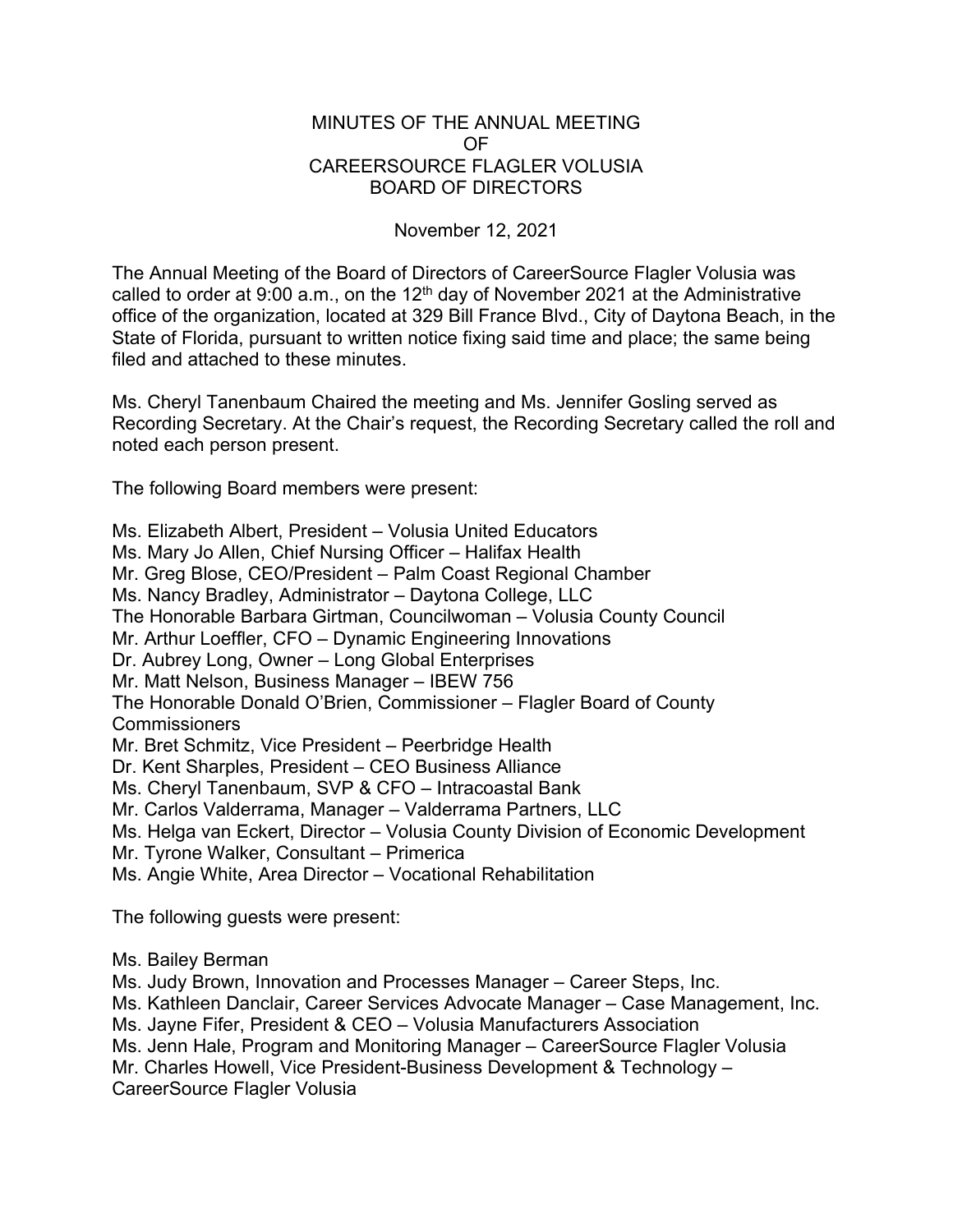Ms. Robin King, President & CEO – CareerSource Flagler Volusia Ms. Ann Lesizza, Chief Administrative Officer – CareerSource Flagler Volusia Ms. Velma Lowe, Managing Director of Operations – Career Steps, Inc. Ms. Jamie Newcomb, Professional Services Coordinator – Career Steps, Inc. Mr. Jesse McGee, Workforce Systems Analyst – Career Steps, Inc. Mr. Matt Peguero, Disabled Veteran Outreach Program Specialist – Department of Economic Opportunity Ms. Kelly Perkins Clark, Career Planner – Career Steps, Inc. Ms. Jeanne Rademacher, Senior Manager of Community Partnerships – United Way of Volusia-Flagler Counties Mr. Ricky Rademacher, Assessment Lab Coordinator – Career Steps, Inc. Ms. Sasha Rodriguez, Career Planner – Case Management, Inc. Ms. Donna Runge, Region 11 Administrator – Department of Economic Opportunity Ms. Christine Sikora, Vice President-Innovative Workforce Solutions – CareerSource Flagler Volusia Ms. Kathy Spencer, Director of Business & Career Services – Case Management, Inc. Ms. Jenny Stumbras, Business & Community Development Manager – Career Steps, Inc. Mr. Kenneth Torres, Local Veterans Employment Representative – Department of Economic Opportunity Ms. Valerie Uy Ignacio, Senior Multimedia Designer – CareerSource Flagler Volusia Mr. Brian Willard, Program Director – Road to Success Ms. Jennifer Gosling, Executive Assistant – CareerSource Flagler Volusia

Ms. Mandi Howell, Assessment Lab Coordinator – Career Steps, Inc.

Ms. Tanenbaum called the meeting to order and advised that the Annual meeting is the time when a few awards are given. She stated that the first award was the Workforce Professional Champion award, and Mr. Richard Rademacher was selected by his peers to be recognized for his efforts during the pandemic. Ms. Tanenbaum noted that in addition to Mr. Rademacher's programmatic work, which included establishing and keeping the online workshops updated and assisting customers accessing online services, he also became an extension of the IT department and helped staff navigate working remotely. She thanked Mr. Rademacher for his dedication to serving his community.

Ms. Tanenbaum advised that this is the fifth consecutive year that the State has awarded the CareerSource Flagler Volusia Vet Team with the Veterans Incentive Award in recognition for exemplary service to local veterans. She thanked the Vet Team for their dedication.

Next, Ms. Tanenbaum advised that Ms. Jayne Fifer was invited to the meeting as a guest speaker; however, the other purpose for the invitation was to award Ms. Fifer with the 2021 Partner in Workforce Excellence Award. She explained that the Partner in Workforce Excellence Award recognizes a community partner who has exemplified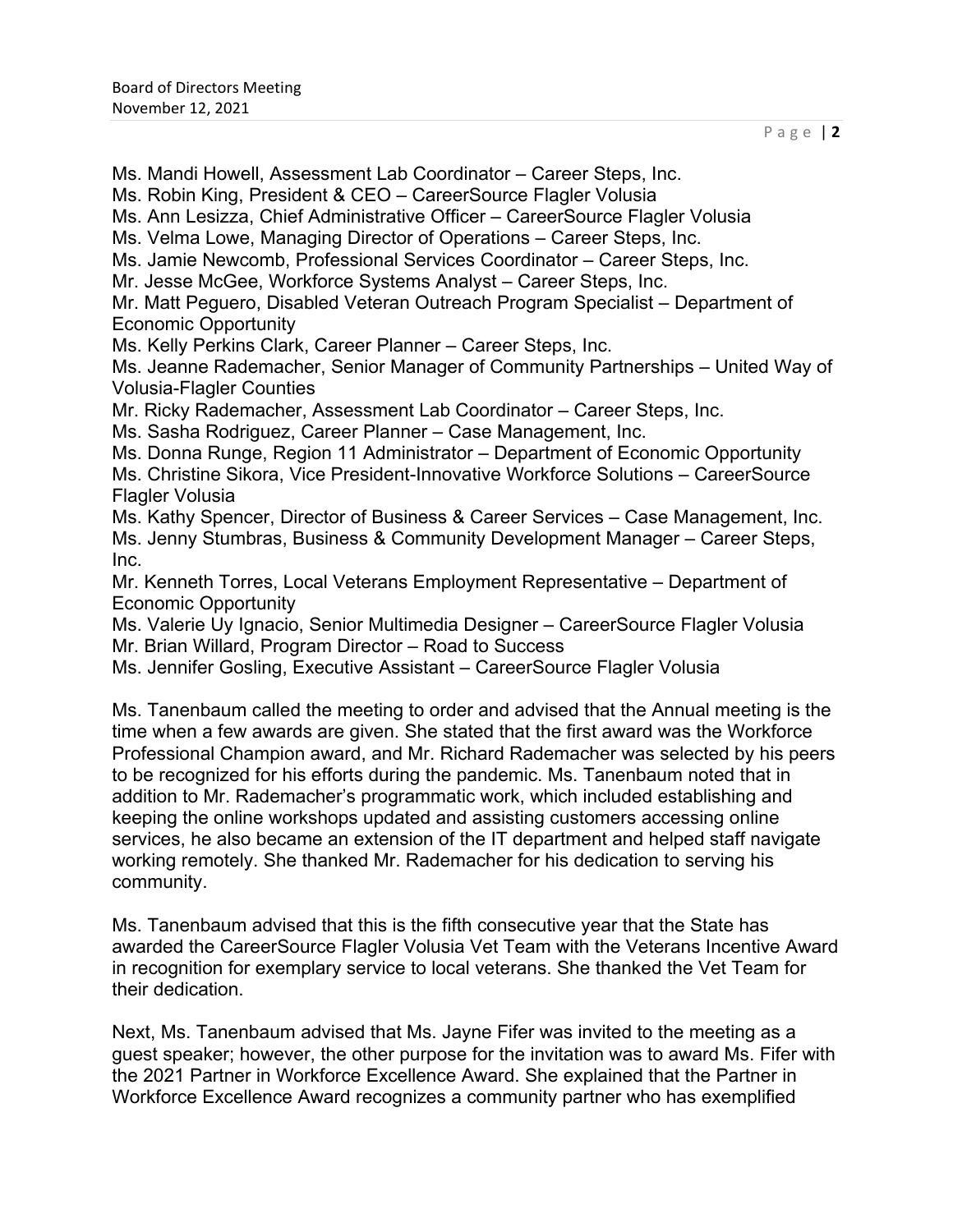collaboration and integrity. Ms. Tanenbaum thanked Ms. Fifer for her dedication to local manufacturers. Ms. Fifer thanked the Board for the honor. She briefly discussed her long history with CareerSource Flagler Volusia, manufacturing, and her passion for education. Ms. Fifer advised that she will be semi-retiring from the Volusia Manufacturers Association (VMA) and will be focusing on education more. She stated that VMA provides education grants to local school and has donated over \$300,000 to the schools in order to buy CNC machines and other equipment. Ms. Fifer explained that the VMA Education Program works to inspire young people to seek and prepare for careers in advanced manufacturing, to improve the public's image of the industry, and influence schools to embrace providing students of the lucrative career opportunities in manufacturing.

Ms. Fifer advised that VMA holds the annual Lou Fifer Scholarship Golf Tournament every year to raise money to support manufacturing-related training and educational programs in addition to providing scholarships. She stated that it was the intent of the VMA grant program to provide seed money for manufacturing-related program equipment, and grants range between \$500 and \$1500. Ms. Fifer stated that grant requests are accepted on September  $1<sup>st</sup>$  and February  $1<sup>st</sup>$  on an annual basis. Academies, schools, and colleges may apply for funds by completing the application form on the VMA website. She stated that the grants for young adults through the Lou Fifer Scholarship program provide financial assistance to students enrolled in certificate or degree programs that will lead to employment in the manufacturing sector and can be awarded for direct academic fees and books of up to \$500.

Ms. Fifer discussed the Florida Federation for Advanced Manufacturing Education (FAME) program where participants "earn while they learn" for positions as advanced technology specialists. She advised that this model puts students on a pathway to earn an industry-recognized degree while gaining valuable hands-on experience at a sponsoring company. Ms. Fifer advised that after five semesters, graduates of the program will earn an associate degree and log approximately eight hundred hours at their sponsoring company. She asked the Board to be champions for manufacturing and share VMA's programs with the community.

Ms. Tanenbaum thanked Ms. Fifer for her presentation. Next, Ms. Tanenbaum reviewed the items on the Consent Agenda and requested a motion to approve.

1. After discussion, upon motion duly made, seconded and unanimously carried, the Board approved the Consent Agenda items as presented.

Ms. Tanenbaum stated that there were four related-party agreements to review for approval. She advised that Ms. Courtney Edgcomb and Mr. Brad Giles were absent from the meeting today. She informed Mr. Greg Blose that he would need to abstain from voting on the agreement with the Palm Coast-Flagler Regional Chamber. Ms. Tanenbaum stated that the first related-party agreement was an On-the-Job training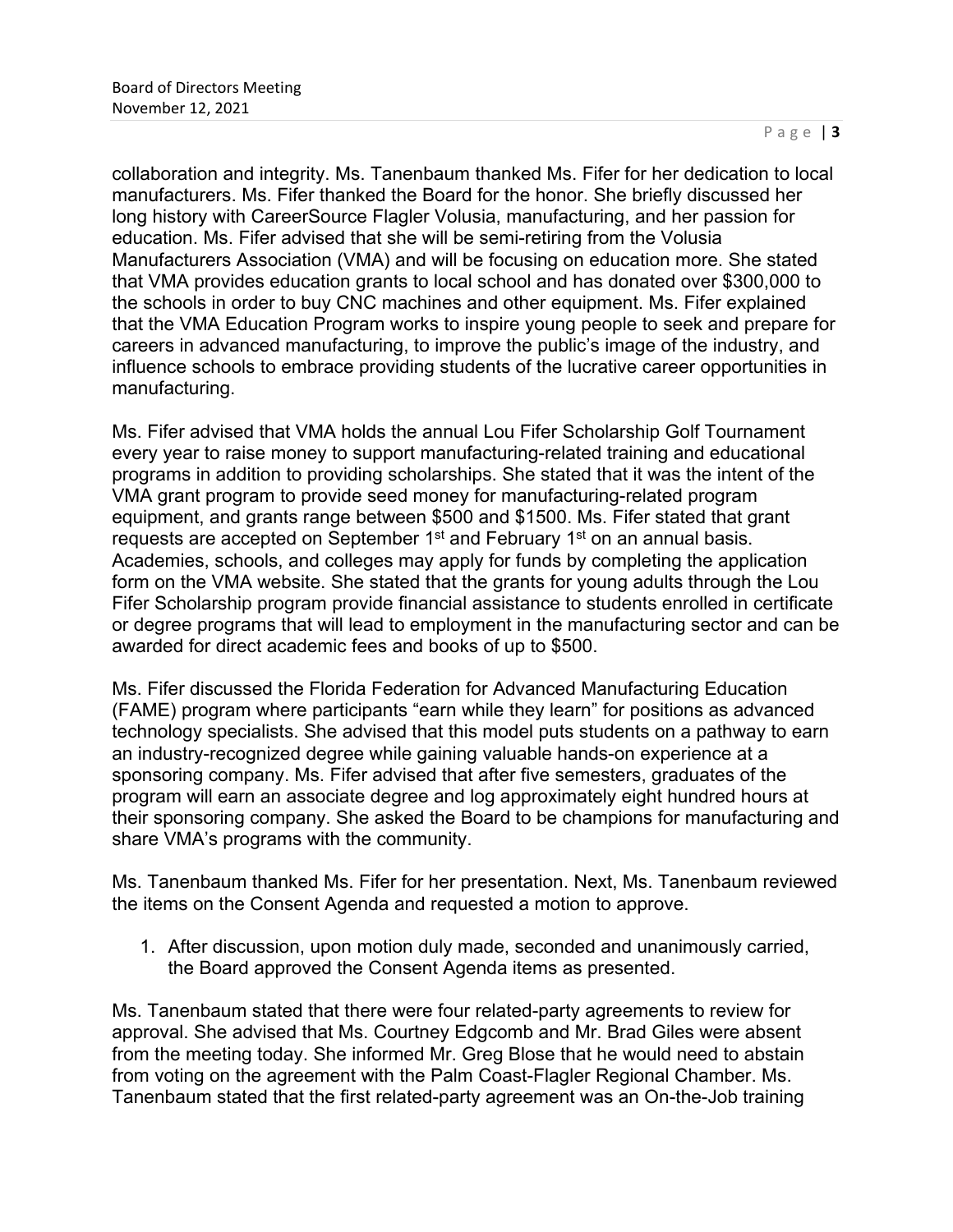(OJT) contract with United Way of Volusia-Flagler Counties and requested a motion to approve.

2. After discussion, upon motion duly made, seconded and unanimously carried, the Board approved the OJT contract with the United Way of Volusia-Flagler Counties.

Ms. Tanenbaum advised that there were two Master Services contracts for United Way of Volusia-Flagler Counties and Giles Electric. She asked Ms. King to explain what the Master Services contracts entail. Ms. King explained that previously, any contract with Board members for workforce services were exempt from the prior approval process, and that exemption has been eliminated. She stated that in order for CareerSource Flagler Volusia to respond to Board members whose businesses are in need of training, a new process needed to be implemented to ensure prior approval is received.

Ms. King advised that after reaching out to some of her peers around the State, CareerSource Flagler Volusia was adopting a similar model to what CareerSource Citrus, Marion, and Levy has in place. Ms. King noted that while the funds for these Master Services contracts were not considered an obligation, they would be set aside. She advised that the contracts would permit training and work-based learning contracts not to exceed \$20,000 for the year ending June 30, 2022 and that the actual yearly cost may be less.

Ms. Tanenbaum asked for a motion to approve the Master Services contract for the United Way of Volusia-Flagler Counties.

3. After discussion, upon motion duly made, seconded and unanimously carried, the Board approved the Master Services contract with United Way of Volusia-Flagler Counties not to exceed \$20,000 for the year ending June 30, 2022.

Ms. Tanenbaum asked for a motion to approve the Master Services contract for Giles Electric.

4. After discussion, upon motion duly made, seconded and unanimously carried, the Board approved the Master Services contract with the Giles Electric not to exceed \$20,000 for the year ending June 30, 2022.

Ms. Tanenbaum advised that the last related-party agreement was for the Palm Coast-Flagler Regional Chamber of Commerce as part of the Rural Initiatives program. Ms. King explained that CareerSource Flagler Volusia is the recipient of funds that are specific to Flagler County since Palatka considered a rural area. She advised that the program would offer entrepreneurial mindset training, speakers, and business expo events. Ms. King stated that the Chamber would be coordinating the program and that the contract provides compensation in the amount of \$6,000.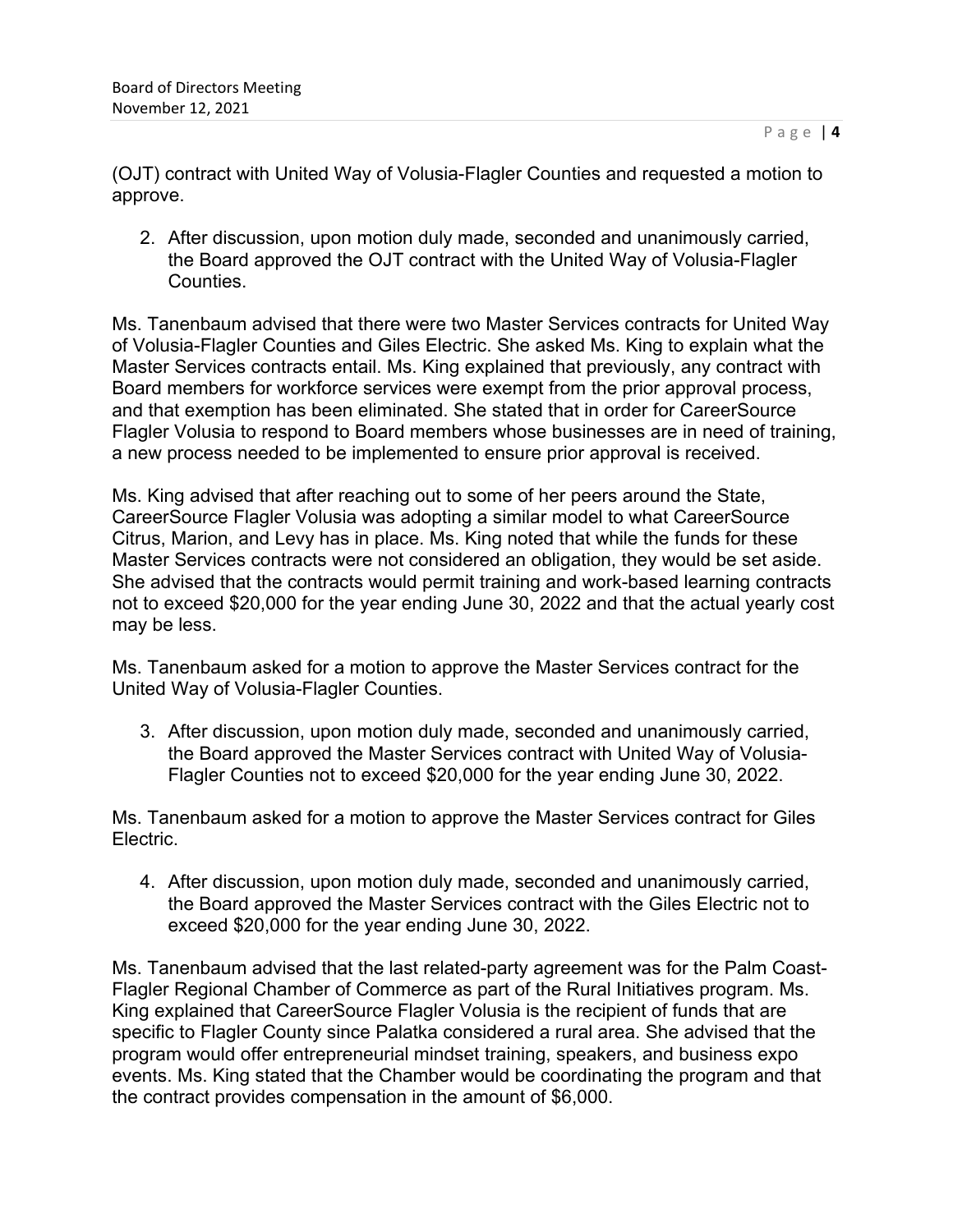Ms. Tanenbaum asked for a motion to approve the Rural Initiatives contract for the Palm Coast-Flagler Regional Chamber as presented. Mr. Blose declared his conflict of interest and abstained from the vote.

5. After discussion, upon motion duly made, seconded and carried with Mr. Greg Blose abstaining, the Board approved the Rural Initiatives contract for the Palm Coast-Flagler Regional Chamber as presented.

Ms. Tanenbaum advised that at each Board meeting this year, Ms. King has reviewed one module of the Board Member and Chief Local Elected Officials (CLEO) Orientation training. She stated that Ms. King would be presenting the last module in the series which would discuss performance measures and oversight. Ms. King guided the Board through the last Board and CLEO Orientation training and discussed the performance measures. Ms. Tanenbaum thanked Ms. King and encouraged all Board members and CLEOs to review the Orientation online in its entirety. She advised that a refresher of the entire Orientation would be held annually at the March Board meeting.

Next, the Chair provided her comments. Ms. Tanenbaum advised that this was her last meeting as Chair. She stated that the last couple of years have been a whirlwind with the pandemic, changes in legislation, and businesses opening and closing. Ms. Tanenbaum stated that she was proud of staff for keeping the services going and serving the community through a very difficult time.

The next item on the agenda was to review and approve the revisions of the Bylaws. Ms. Tanenbaum advised that the Board was provided thirty days to review the changes and asked Ms. Ann Lesizza to go over the changes. Ms. Lesizza advised that one of the major changes was to the tenure of Board members. She explained that previously, Board members were appointed to three-year terms. Under the new legislation, Board members can serve up to a maximum of eight consecutive years in two-year staggered increments. Ms. Lesizza stated that much of the verbiage surrounding the section on conflict of interest was removed and put into a separate policy. She stated that at the request of the Bylaws Review Committee, a Treasurer position was added to the Board Officers. Ms. King clarified that the term limits did not apply to government seats.

Ms. Tanenbaum asked for a motion to approve the Bylaws as presented.

6. After discussion, upon motion duly made, seconded and unanimously carried, the Board approved the Bylaws as presented.

Next, Ms. Tanenbaum reported on the last Executive Committee meeting. She advised that Ms. Marti Coley, the Advocate for the Florida Workforce Development Association, gave a presentation on some recent legislative changes at the State level and discussed what Board members could do to strengthen their relationships with local representatives. Ms. Tanenbaum stated that the Executive Committee has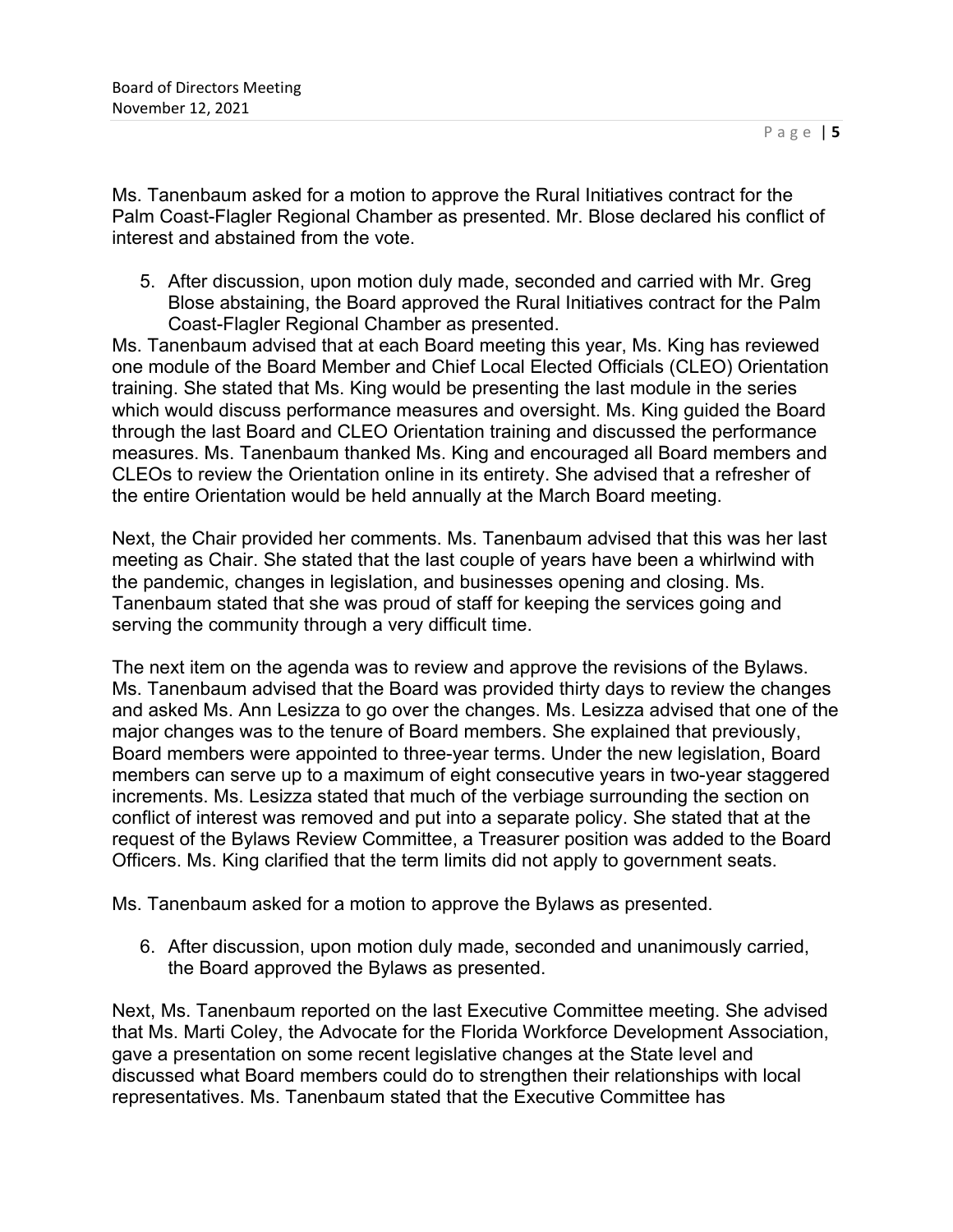recommended that Ms. Coley return for the January Board meeting to provide an update on legislative actions.

Ms. Tanenbaum advised that the Committee was informed that the audit was behind schedule due to the transition of Chief Financial Officers. She stated that additionally, this was the first year that the Department of Economic Opportunity (DEO) has performed the fiscal monitoring at the same time as the programmatic monitoring. Ms. Tanenbaum advised that Mr. Dan Laux and his Finance team were responding to both the audit and monitoring at the same time. She noted that depending on when the audit is completed, an Emergency Executive Committee meeting may need to be called to review and approve the audit. Ms. Tanenbaum advised that after reviewing and discussing the Board agendas for the November and January meetings, reports were heard from the Career Pathways, Business Development, and Youth Employment Talent Initiative (YETI) Committees. A question was raised on whether there were any additional concerns caused by the delay of the audit. Ms. King advised that staff have checked with the State, and there is no deadline to have the audit completed, and the audit plan has been submitted to the State.

Ms. Tanenbaum asked for a motion to ratify the actions of the Executive Committee.

7. After discussion, upon motion duly made, seconded and unanimously carried, the Board ratified the actions taken by the Executive Committee at the October 28, 2021 meeting.

Next, Ms. Tanenbaum called on Ms. Christine Sikora and Ms. Valerie Uy to present the Annual Report. Ms. Sikora and Ms. Uy reviewed the Annual Report in depth and highlighted the key activities throughout last year. Ms. Uy advised that the Financial Information section will be finalized once the annual audit is completed. Once approved, the Annual Report will be made available on the CareerSource Flagler Volusia website.

Ms. Tanenbaum thanked Ms. Sikora and Ms. Uy for their report and asked for a motion to approve the 2020-2021 Annual Report.

8. After discussion, upon motion duly made, seconded and unanimously carried, the Board approved the 2020-2021 Annual Report.

Ms. Tanenbaum opened the floor to Board member comments. The Board commended staff on the activities and services provided in the last year during the pandemic. Ms. Tanenbaum turned the floor over to Ms. King for the President & CEO's comments. Ms. King provided some brief updates. She reported that the lease for the Flagler Career Center has been renewed for one year, and that staff would be looking at other locations over the next year. Ms. King advised that security officers have been reinstated at the Centers, and the State is helping to cover some of those costs. She informed the Board that the State has implemented ID.me to the Reemployment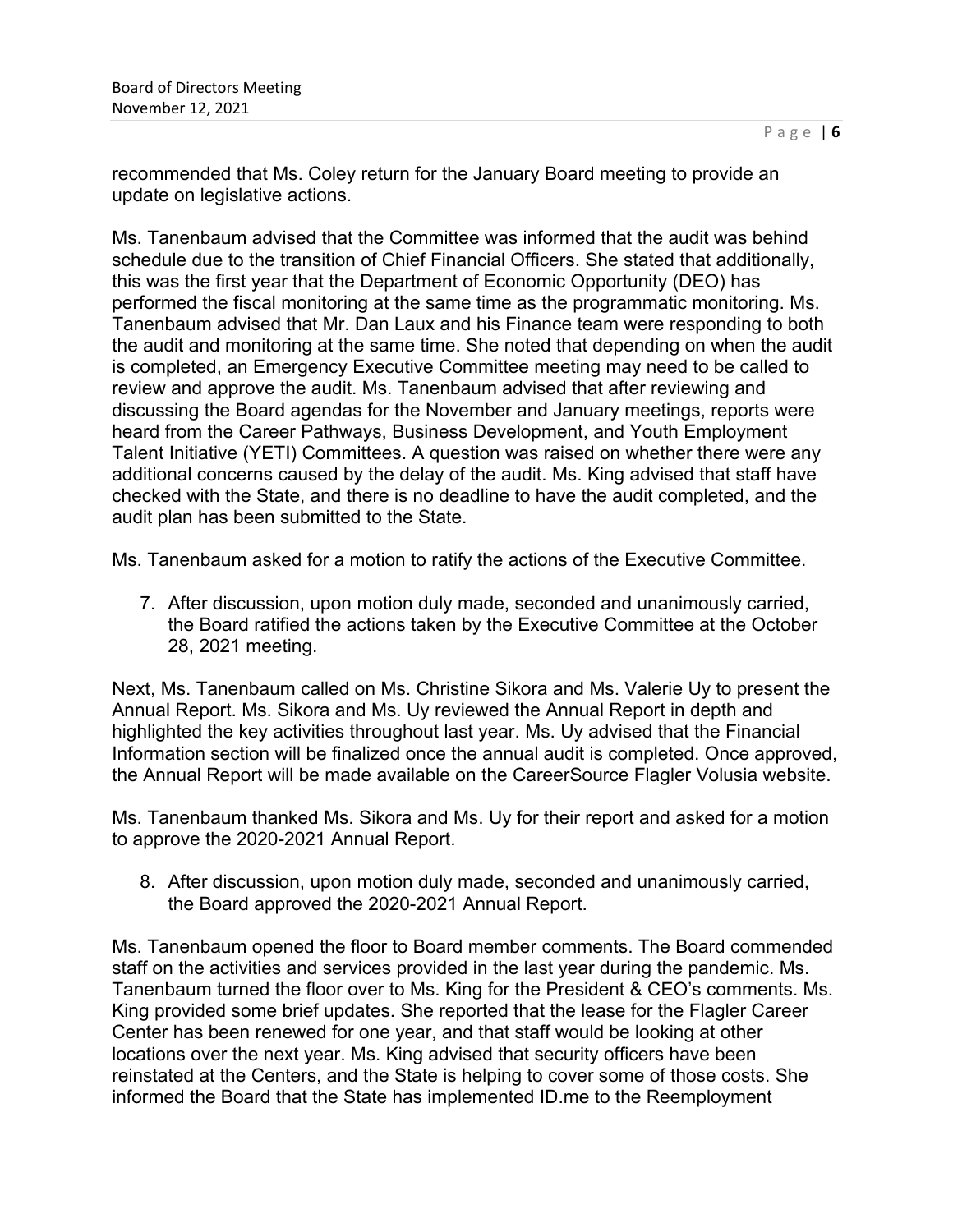Assistance application process which requires customers to take a video or photo of themselves and send it as proof of identity. Ms. King advised that CareerSource Flagler Volusia is assisting clients who do not have access to that technology and have been working to inform local libraries of this need so they may assist as well. She stated that after the in-depth discussions surrounding Diversity, Equity, and Inclusion (DEI) which have taken place this year, a new workgroup has been created to involve frontline staff in the creation of company-wide DEI initiatives. Ms. King advised that several members of the Career Pathways Committee have expressed interest in participating in the work group. She stated that meetings with two or more Board members will require notice and minutes to be taken. Ms. King advised that when it is appropriate to involve Board members in the discussion, they will be invited to participate.

Ms. King noted that the significant contributions made by volunteers should not be taken for granted and thanked the Board for voluntarily serving their communities. Ms. King expressed her gratitude to Ms. Tanenbaum for her leadership as Chair and a small token of appreciation was given for Ms. Tanenbaum's service.

Ms. Tanenbaum thanked Ms. King and stated that the next item on the agenda was to review the 2021-2022 Slate of Officers for consideration. The Officers presented were as follows:

> Ms. Nancy Bradley – Chair Dr. Aubrey Long – Vice Chair Mr. Bret Schmitz – Secretary Mr. Arthur Loeffler – Treasurer

Ms. Tanenbaum asked if there were any nominations from the floor. No additional nominations were made. Ms. Tanenbaum asked for a motion to approve the 2021-2022 Slate of Officers as presented.

9. After discussion, upon motion duly made, seconded and unanimously carried, the Board approved the 2021-2022 Slate of Officers as presented.

Ms. Tanenbaum stated that included in the agenda packet was a list of tentative Board dates for 2022. The Board in order to not conflict with Team Volusia's event on Thursday evening, the January Board meeting would be held on Friday, January 21<sup>st</sup>. Ms. Tanenbaum asked for a motion to approve tentative Board dates.

10.After discussion, upon motion duly made, seconded and unanimously carried, the Board approved the 2022 Board dates.

Ms. Tanenbaum advised that every year, the Board is asked to certify that they understand what constitutes a Conflict of Interest. She asked the members to sign a copy of the Conflict of Interest Statement and return it to staff. Ms. Tanenbaum stated